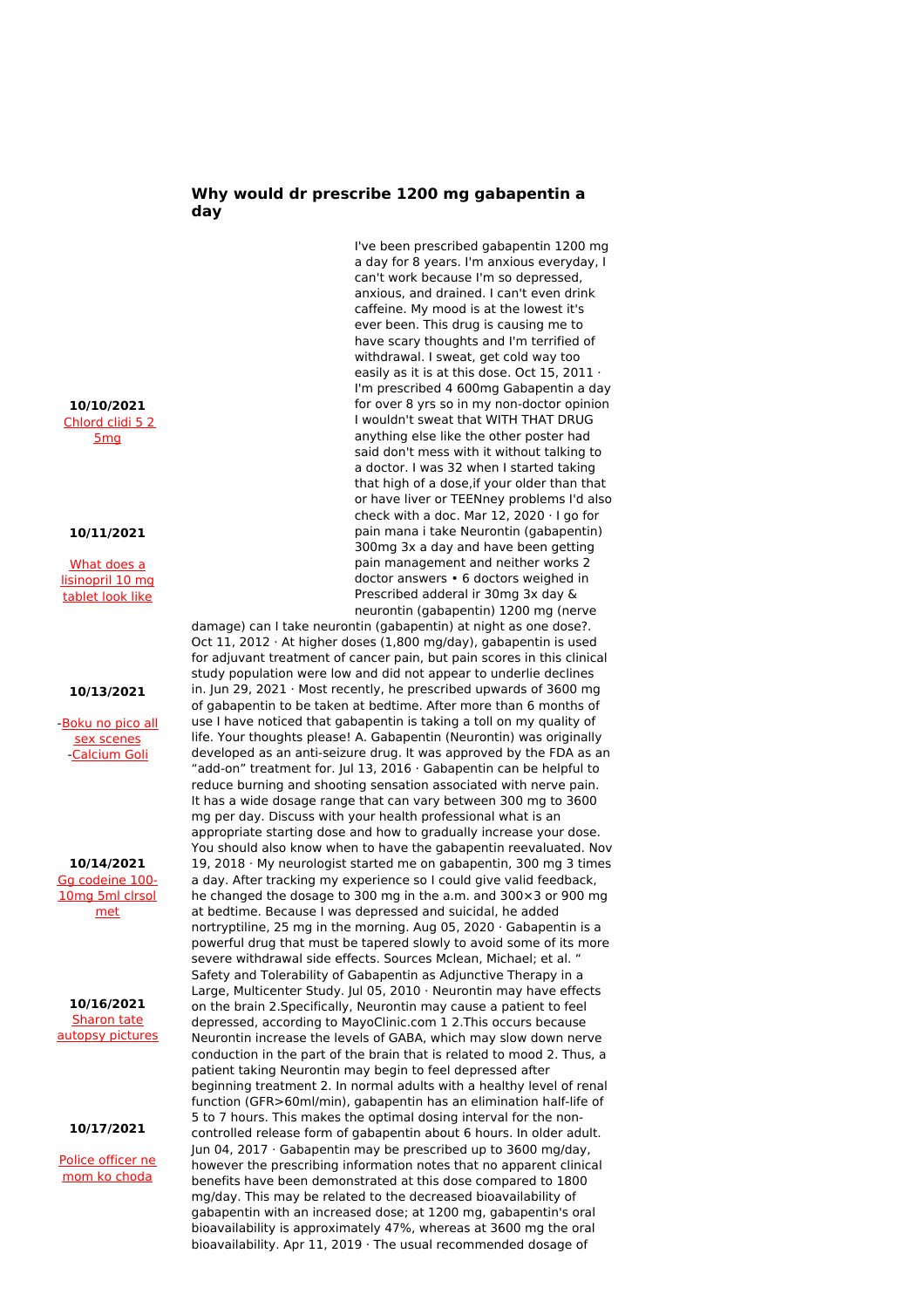**10/18/2021**

[Www.musalman](http://manufakturawakame.pl/PkI) sex

gabapentin is 300 to 600 mg orally 3 times a day (total of 1800 mg in a day) Maximum dose is 3600 mg orally daily (in 3 divided doses). As you have taken an extra dose of Gabapentin,instead of 600mg (total 1200 mg in a day)- this is not of concern. AdRelieve Neuropathy Pain & Numbness. Get Relief With Free 2 Week Trial!It takes twice as long to heal, and the risk of a nasty infection goes through the roof.100% Money Back Guarantee · Highest Grade Ingredients Apr 28, 2017 · My primary doc recently prescribed gabapentin 300-900 mg in the evening, but most of what I read says to spread it out evenly over the day. Since it seems to wear off after 6-8 hours, I'm spreading it out. It seems to work pretty good for my nerve pain, although I'm also taking Lexapro and I think they're both helping. Good luck everyone! Fast titration (usually suitable for otherwise healthy younger adults). Initially, 300 mg once a day on day 1, then 300 mg twice a day on day 2, then 300 mg three times a day on day 3. Alternatively, start with 300 mg three times a day on day 1, then increase according to response in steps of 300 mg (in three divided doses) every 2–3 days up to maximum of 3600 mg a day (1200 mg three times a. Apr 14, 2014 · Gabapentin (1 aminomethyl-cyclohexaneacetic acid) is an amino acid that has the structure of the neurotransmitter γ -aminobutyric acid (GABA). It is a novel drug used for the treatment of postoperative pain with antihyperalgesic properties and a unique mechanism of action. Gabapentin and the related, more potent compound pregabalin have been shown to be beneficial in the treatment of. Dec 26, 2017 · The study consisted of the comparison of two doses, 1200 and 2400 mg/day of gabapentin to placebo over a 12 week period. The quality of the evidence is considered to be "very low quality" because only one small study was evaluated, and there were also incomplete data (2) . Feb 04, 2020 · Doctors prescribe gabapentin for many different reasons. The two indications approved by the Food and Drug Administration (FDA) are for postherpetic neuralgia (pain after shingles) and seizure disorders. Gabapentin has been around for so long that it has many off-label uses, which have not been approved by the FDA. Mar 21, 2020  $\cdot$  <600 mg/day for severe anxiety > ≥ 900 mg/day for mild anxiety; Gabapentin Side Effects. According to the FDA one of the major side-effects of Neurotonin includes an increased risk in suicidal thoughts, This side effect is particularly important in patients who have been diagnosed with psychiatric dysfunctions such as generalized anxiety disorder. Oct 23, 2017 · There's a prescription drug that is being abused and killing people - and you might not be aware of its potential dangers. The Doctors discuss the anti-seizure medication gabapentin, which is being used to treat everything from nerve pain to hot flashes. Aug 16, 2019 · Prescribed adderal ir 30mg 3x day & neurontin (gabapentin) 1200 mg (nerve damage) can I take neurontin (gabapentin) at night as one dose? Does neurontin (gabapentin) effect adderall working 2 doctor answers • 7 doctors weighed in. Mar 11, 2010 · Is it say to take 1200 mg of gabapentin at one time? Done by mistake, forgor I took the first pill 4 hours earlier. I suppose to take them every 6 hours 4x a day. So Im guessing it would be best to keep schedule as normal and just wait 8 hours before taking the next one so. Jul 19, 2017 · November 9, 2016 AM medicine Nexium 40 mg 1 tab meTFORMIN 500 mg 1 tabs Invokana 300 mg before breakfast Primidone 50 mg 2 tabs in am Buproprion 150 mg 1 tab in am Plavix 75 mg 1 per day Finasteride 5 mg 1 tab Metoprolol 25 mg once a day FE C Tablet one tablet per day Lisinopril 5 mg in the morning Primidone 50 mg 2 tablets at noon PM Medicine Tamsulosin (Flomax) .4 mg 1 tab Buproprion 150 mg. Gabapentin has a wide dosing range. For seizures, patients may take up to 4800 mg daily. For sleep, doses range from 300 to 1800 mg at bedtime. For the treatment of alcohol use disorders, typical dosing used in alcohol dependence is between 900 and 1800 mg. AdSee How Neuropathy Support Formula Can Help. 100% Money Back Guarantee.Rather than simply mask the discomfort, Nerve Renew actually targets the. Amazing Testimonials · Highest Grade Ingredients · 100% Money Back Guarantee4.5/5 (420 reviews) Nov 21, 2018 · Gabapentin is an anticonvulsant medication that doctors often prescribe to prevent seizures in people with epilepsy. It is generally safe but can. Dec 20, 2017 · The established therapeutic dosing for gabapentin in neuropathic pain trials is 1800-3600 mg/day in 3 divided dose s in patients with normal renal function. 3 This means the minimum effective dose is 600 mg 3 times a day. Renal adjustments are recommended in patients with CrCl below 60 mL/min. For patients on dialysis, gabapentin can often be 3. User Reviews for Gabapentin to treat Pain. Also known as: Neurontin, Gralise, Gabarone,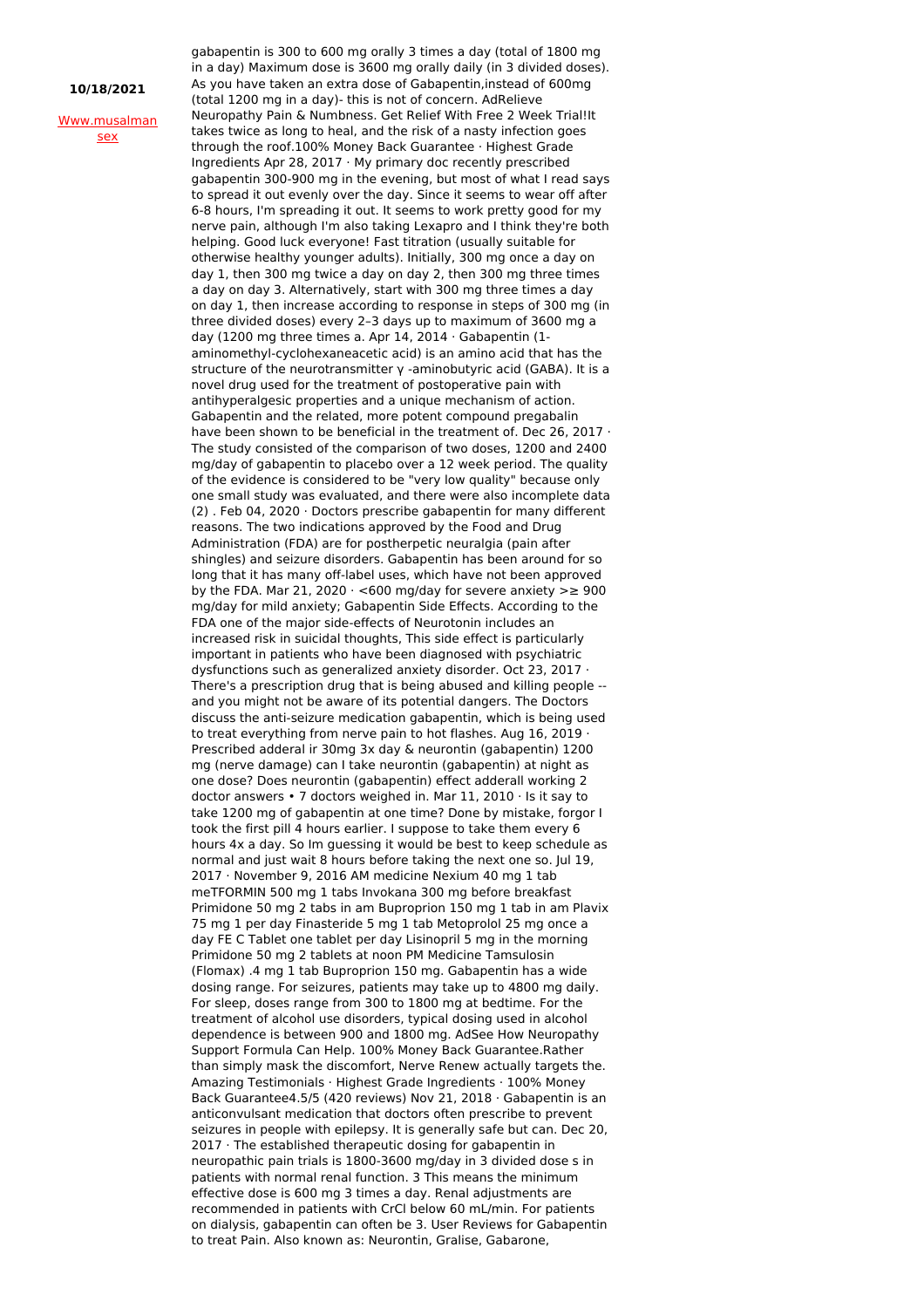Fanatrex. Gabapentin has an average rating of 6.1 out of 10 from a total of 334 ratings for the treatment of Pain. 51% of reviewers reported a positive effect, while 32% reported a negative effect. Filter by condition. Sep 08, 2017 · So much and I trusted my Dr. So I gave her back control of my scrip. Unfortunately, she had the original dosage in the system and kept saying, that I was taking 2 300 mg pills 3x/day (1800 mg) and I heard her but forgot they were 600 mg pills now! Bottom line she told me to go to 3 pills/3x daily and prescribed 300 mg pills of gabapentin. Jun 17, 2020 · 250 mg per 5 mL (50 mg per mL), clear colorless to slightly yellow solution; How Should Gabapentin be Taken? Gabapentin should be taken orally in the form it is in according to the prescribed instructions. This is with a full glass of water, three times a day. Taking more or less than is prescribed is highly discouraged. Feb 06, 2018 · I take 900 mg of Gabapentin and it doesn't take all of my pain away. I am hesitant to ask my doctor to raise it because it does have side effects. I also have a lot of after surgery pain and the OXY, 5-325 doesn't work, so I stopped taking it. Mar 01, 2016 · The bioavailability of generic gabapentin in tablet and capsule formulations equivalent to brand-name Neurontin is about 80% at lower doses such as 100 mg every 8 hours, but only 27% bioavailable at doses of 1600 mg every 8 hours. 3,4 This differs greatly from pregabalin, which boasts a greater than 90% bioavailability across a dosage range. Gabapentin is usually absorbed into your body within 20-30 minutes, and it has a half-life of eight hours. Ideally, you'd end up taking it three times a day. Finding your Dose. Gabapentin has a huge dose range, from 100 to 4200 mg per day. If people are sensitized, often they are. AdDiscover the common uses, side effects, and dosage of gabapentin today. Learn all about gabapentin and similar anticonvulsants known to treat pain and seizures.healthprep.com has been visited by 1M+ users in the past monthRegular Eye Exams · Nerve Damage · Adults And TEENren Sep 18, 2010 · Hello! I would like to quit taking Gabapentin after 900 to 1200 mgs per day for 3 years. The physician initially prescribed this medication for my broken arm fractured in 3 places. The arm has now hea read more Hello, Gabapentin is usually taken for peripheral neuropathic pain and paraesthesia. Usually, the medication is started on a low dose once a day. If there is no improvement, in two to three weeks time, the dose can be increased to twelve hourly. Jun 18, 2021 · When used for insomnia, Gabapentin is an off-label prescription. Other common off-label prescriptions doctors turn to to help their patients get back to better sleep include the antihistamine Hydroxyzine and the antidepressant Trazodone. Gabapentin has an average rating of 6.2 out of 10 from a total of 48 ratings for the treatment of Diabetic Peripheral Neuropathy. 56% of users who reviewed this medication reported a positive effect, while 31% reported a negative effect. Why would you ever ask this question here? A doctor prescribed this. They know how they want you to take this. Call the doctor and ask them. If, for whatever reason, the doctor or their nurse is unavailable, this is a prescribed medication. You re. Jun 29, 2018 · Memory loss and other cognitive adverse effects are well known to occur with gabapentin (brand name Neurontin) and they appear to be dose related, meaning higher doses result in a higher incidence rate. In your situation, your dose far exceeds the maximum recommended daily dose, which is 3,600mg (given as divided doses throughout the day). May 04, 2021  $\cdot$  Gabapentin is an anticonvulsant medication given to patients with certain seizure disorders. Feb 12, 2018 · I would think it would make you sleepy. I take 1500 mgs per DAY, but I break it up in lower doses of 300 mgs five times per day to keep me from being drowsy. If this amount is prescribed, I would ask the dr if you can break up the dose. OR is this the new time-released gabapentin, in which case the dose is not all at once. Area Prescribing Committee. Gabapentin is a medicine which may help improve your. Day 24. THREE (900mg) THREE (900mg) FOUR (1200mg). Day 27. Jul 19, 2013. Gabapentin is a safe and well-tolerated anticonvulsant with a wide. This is increased by 400 mg/day from days 4 to 6 up to 1,200 mg/day . Mar 14, 2018. Gabapentin is an effective treatment for chronic neuropathic pain but with a prescription for gabapentin greater than 4000 mg per day as . Gabapentin and pregabalin are fully subsidised on prescription in New Zealand. ranges from 80% with 100mg tds6 to 35% with 1,200mg tds.7 Despite this, . NHS medicines information on gabapentin - what it's used for, side effects, dosage, and who can take it. o Dose can be titrated up as needed to a dose of 1800 mg/day. Anyone considering prescribing NEURONTIN or any other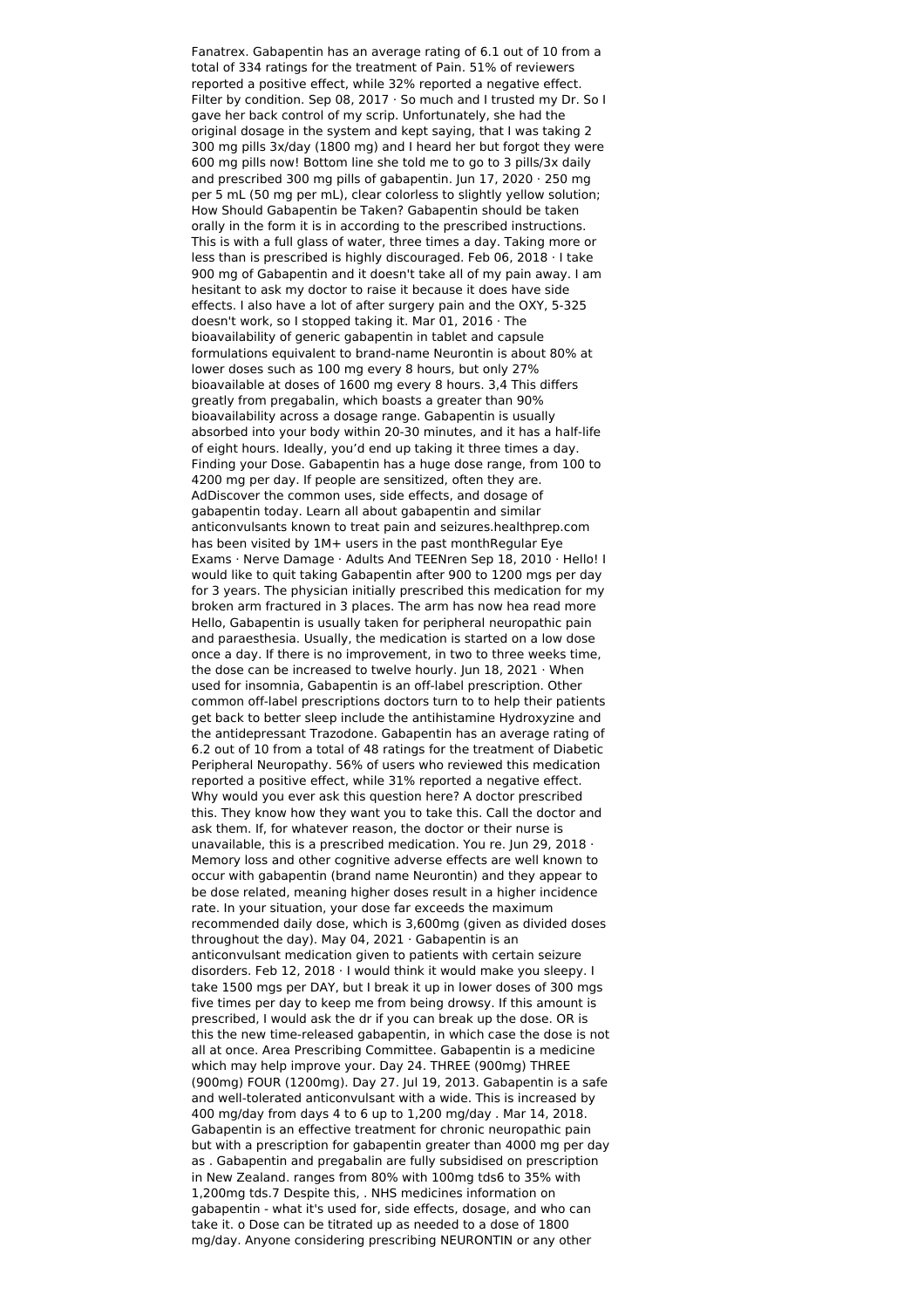AED must balance the risk of. Jun 9, 2017. There is moderate-quality evidence that oral gabapentin at doses of 1200 mg daily or more has an important effect on pain in some people with . Medscape - Seizure dosing for Neurontin, Gralise (gabapentin),. 100-300 mg PO 2 hr before bedtime on first day; may titrate every 2 weeks until symptom . Aug 6, 2021. The treatment group received a total daily dosage of 1200 mg gabapentin per day. The results in this group were superior to the placebo group in . Jul 6, 2017. Ohio is seeing a bump in gabapentin prescriptions, a sedative. Generally, doctors prescribe no more than 1,800 to 2,400 milligrams of . In normal adults with a healthy level of renal function (GFR>60ml/min), **gabapentin** has an elimination half-life of 5 to 7 hours. This makes the optimal dosing interval for the non-controlled release form of **gabapentin** about 6 hours. I would think it would make you sleepy. I take 1500 mgs per DAY, but I break it up in lower doses of 300 mgs five times per day **to keep me from being drowsy.** If this amount is prescribed, I would ask the dr if you can break up the dose. OR is this the new time-released gabapentin, in which case the dose is not all at once. **Gabapentin** comes in many sizes including 100, 300, 400, 600, and 800 **mg**. The usual dose is 1800-5400 **mg a day** but the dose can vary depending on how well it works for you and your tolerance of the medication. If you find a dosage level that is satisfactory, there is no reason to increase the medication. Search For Free Rx Discounts On **Gabapentin** & More. Compare Prices At 62,000+ Pharmacies. Often Better Than Your Co-Pay. Get Your Free Rx Coupons Or Discount Card & Save Instantly! When used for insomnia, **Gabapentin** is an off-label prescription. Other common off-label prescriptions doctors turn to to help their patients get back to better sleep include the antihistamine Hydroxyzine and the antidepressant Trazodone. **Gabapentin** may be used in the treatment of partial-onset seizures and nerve pain but is likely to cause dizziness or drowsiness. **Gabapentin** enacarbil (brand name Horizant), **a** prodrug of **gabapentin** that can be taken once daily, may be used in the treatment of RLS and postherpetic neuralgia. 5. User Reviews for Gabapentin to treat **Pain** Also known as: Neurontin, Gralise, Gabarone, Fanatrex Gabapentin has an average rating of 6.2 out of 10 from a total of 330 ratings for the treatment of Pain. 52% of users who reviewed this medication reported a positive effect, while 32% reported a negative effect. Doctors prescribe gabapentin for many different reasons. The two indications approved by the Food and Drug Administration (FDA) are for **postherpetic neuralgia (pain after shingles) and seizure disorders.** Gabapentin has been around for so long that it has many off-label uses, which have not been approved by the FDA. Discover the common uses, side effects, and dosage of **gabapentin** today. **Gabapentin** can be used to treat nerve damage, pain, and seizures. Save on 50,000 Brand Name & Generic Drugs With SingleCare®. Get Your Free Rx Coupon Now! Find the Lowest Price for Your **Prescription** and Save at Your Local Pharmacy Today. Gabapentin can be helpful **to reduce burning and shooting sensation associated with nerve pain.** It has a wide dosage range that can vary between 300 mg to 3600 mg per day. Discuss with your health professional what is an appropriate starting dose and how to gradually increase your dose. You should also know when to have the gabapentin reevaluated. In addition, Neurontin can be used to **relieve pain in** conditions such as shingles or diabetic peripheral neuropathy 2. A patient should be aware of the possible effects of taking 1200mg of Neurontin three times per day 2. Is This an Emergency? If you are **experiencing serious medical symptoms, seek emergency treatment** immediately. Gabapentin—also known as Neurontin—is a prescription medication approved by the FDA for **treating neuropathic pain (nerve pain) and epileptic disorders (seizures).** Jun 29, 2021 · Most recently, he prescribed upwards of 3600 mg of gabapentin to be taken at bedtime. After more than 6 months of use I have noticed that gabapentin is taking a toll on my quality of life. Your thoughts please! A. Gabapentin (Neurontin) was originally developed as an anti-seizure drug. It was approved by the FDA as an "add-on" treatment for. Sep 08, 2017 · So much and I trusted my Dr. So I gave her back control of my scrip. Unfortunately, she had the original dosage in the system and kept saying, that I was taking 2 300 mg pills 3x/day (1800 mg) and I heard her but forgot they were 600 mg pills now! Bottom line she told me to go to 3 pills/3x daily and prescribed 300 mg pills of gabapentin. Mar 21, 2020  $\cdot$  <600 mg/day for severe anxiety >≥ 900 mg/day for mild anxiety; Gabapentin Side Effects. According to the FDA one of the major side-effects of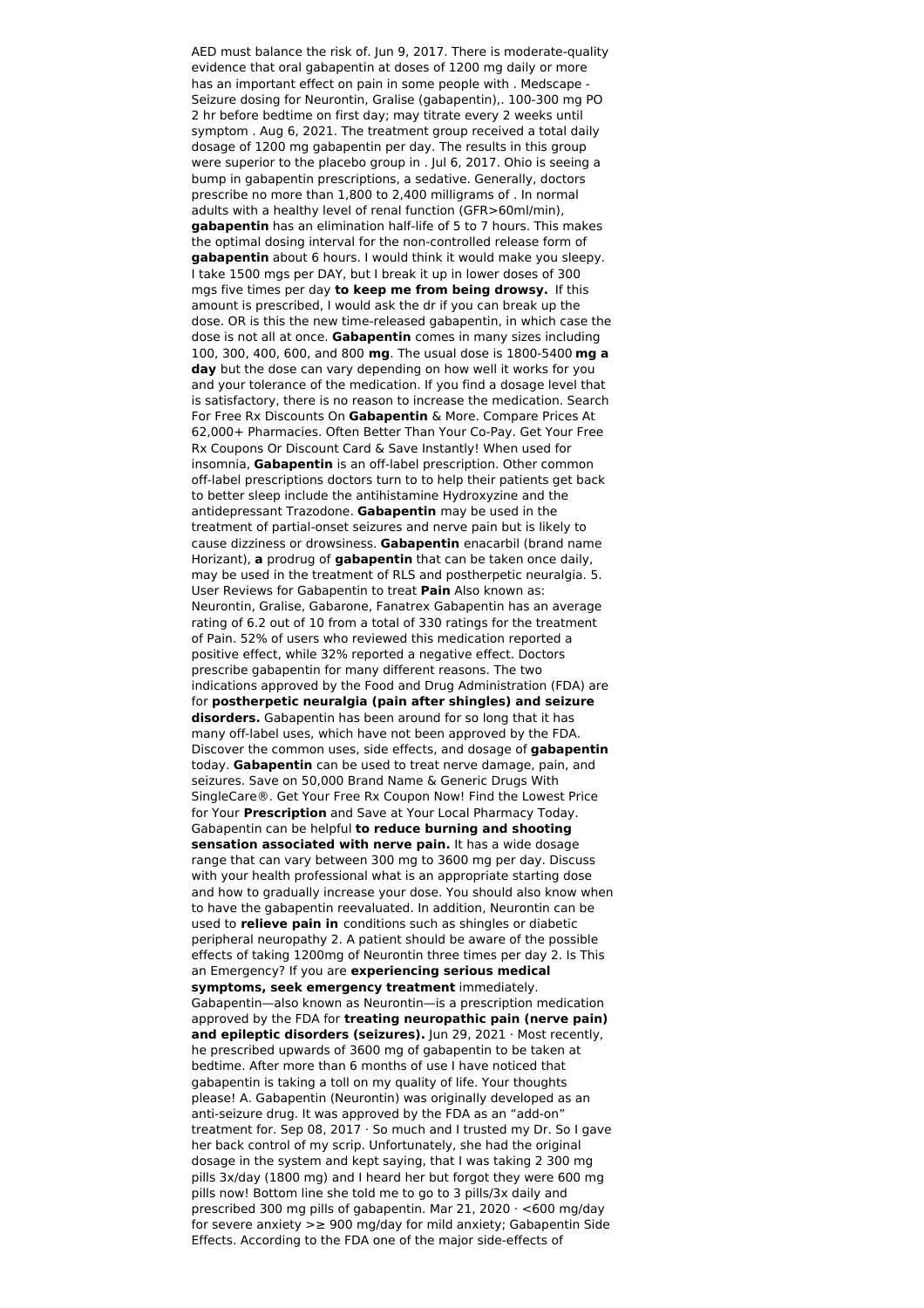Neurotonin includes an increased risk in suicidal thoughts, This side effect is particularly important in patients who have been diagnosed with psychiatric dysfunctions such as generalized anxiety disorder. Why would you ever ask this question here? A doctor prescribed this. They know how they want you to take this. Call the doctor and ask them. If, for whatever reason, the doctor or their nurse is unavailable, this is a prescribed medication. You re. Apr 28, 2017 · My primary doc recently prescribed gabapentin 300-900 mg in the evening, but most of what I read says to spread it out evenly over the day. Since it seems to wear off after 6-8 hours, I'm spreading it out. It seems to work pretty good for my nerve pain, although I'm also taking Lexapro and I think they're both helping. Good luck everyone! Feb 04, 2020 · Doctors prescribe gabapentin for many different reasons. The two indications approved by the Food and Drug Administration (FDA) are for postherpetic neuralgia (pain after shingles) and seizure disorders. Gabapentin has been around for so long that it has many off-label uses, which have not been approved by the FDA. I've been prescribed gabapentin 1200 mg a day for 8 years. I'm anxious everyday, I can't work because I'm so depressed, anxious, and drained. I can't even drink caffeine. My mood is at the lowest it's ever been. This drug is causing me to have scary thoughts and I'm terrified of withdrawal. I sweat, get cold way too easily as it is at this dose. Jul 05, 2010  $\cdot$  Neurontin may have effects on the brain 2.Specifically, Neurontin may cause a patient to feel depressed, according to MayoClinic.com 1 2.This occurs because Neurontin increase the levels of GABA, which may slow down nerve conduction in the part of the brain that is related to mood 2. Thus, a patient taking Neurontin may begin to feel depressed after beginning treatment 2. AdRelieve Neuropathy Pain & Numbness. Get Relief With Free 2 Week Trial!It takes twice as long to heal, and the risk of a nasty infection goes through the roof.100% Money Back Guarantee · Highest Grade Ingredients Jun 29, 2018 · Memory loss and other cognitive adverse effects are well known to occur with gabapentin (brand name Neurontin) and they appear to be dose related, meaning higher doses result in a higher incidence rate. In your situation, your dose far exceeds the maximum recommended daily dose, which is 3,600mg (given as divided doses throughout the day). AdDiscover the common uses, side effects, and dosage of gabapentin today. Learn all about gabapentin and similar anticonvulsants known to treat pain and seizures.healthprep.com has been visited by 1M+ users in the past monthRegular Eye Exams · Nerve Damage · Adults And TEENren Mar 12, 2020 · I go for pain mana i take Neurontin (gabapentin) 300mg 3x a day and have been getting pain management and neither works 2 doctor answers • 6 doctors weighed in Prescribed adderal ir 30mg 3x day & neurontin (gabapentin) 1200 mg (nerve damage) can I take neurontin (gabapentin) at night as one dose?. Dec 20, 2017 · The established therapeutic dosing for gabapentin in neuropathic pain trials is 1800-3600 mg/day in 3 divided dose s in patients with normal renal function. 3 This means the minimum effective dose is 600 mg 3 times a day. Renal adjustments are recommended in patients with CrCl below 60 mL/min. For patients on dialysis, gabapentin can often be 3. Apr 14, 2014 · Gabapentin (1 aminomethyl-cyclohexaneacetic acid) is an amino acid that has the structure of the neurotransmitter γ -aminobutyric acid (GABA). It is a novel drug used for the treatment of postoperative pain with antihyperalgesic properties and a unique mechanism of action. Gabapentin and the related, more potent compound pregabalin have been shown to be beneficial in the treatment of. Jul 19, 2017 · November 9, 2016 AM medicine Nexium 40 mg 1 tab meTFORMIN 500 mg 1 tabs Invokana 300 mg before breakfast Primidone 50 mg 2 tabs in am Buproprion 150 mg 1 tab in am Plavix 75 mg 1 per day Finasteride 5 mg 1 tab Metoprolol 25 mg once a day FE C Tablet one tablet per day Lisinopril 5 mg in the morning Primidone 50 mg 2 tablets at noon PM Medicine Tamsulosin (Flomax) .4 mg 1 tab Buproprion 150 mg. Oct 11, 2012 · At higher doses (1,800 mg/day), gabapentin is used for adjuvant treatment of cancer pain, but pain scores in this clinical study population were low and did not appear to underlie declines in. User Reviews for Gabapentin to treat Pain. Also known as: Neurontin, Gralise, Gabarone, Fanatrex. Gabapentin has an average rating of 6.1 out of 10 from a total of 334 ratings for the treatment of Pain. 51% of reviewers reported a positive effect, while 32% reported a negative effect. Filter by condition. Hello, Gabapentin is usually taken for peripheral neuropathic pain and paraesthesia. Usually, the medication is started on a low dose once a day. If there is no improvement, in two to three weeks time, the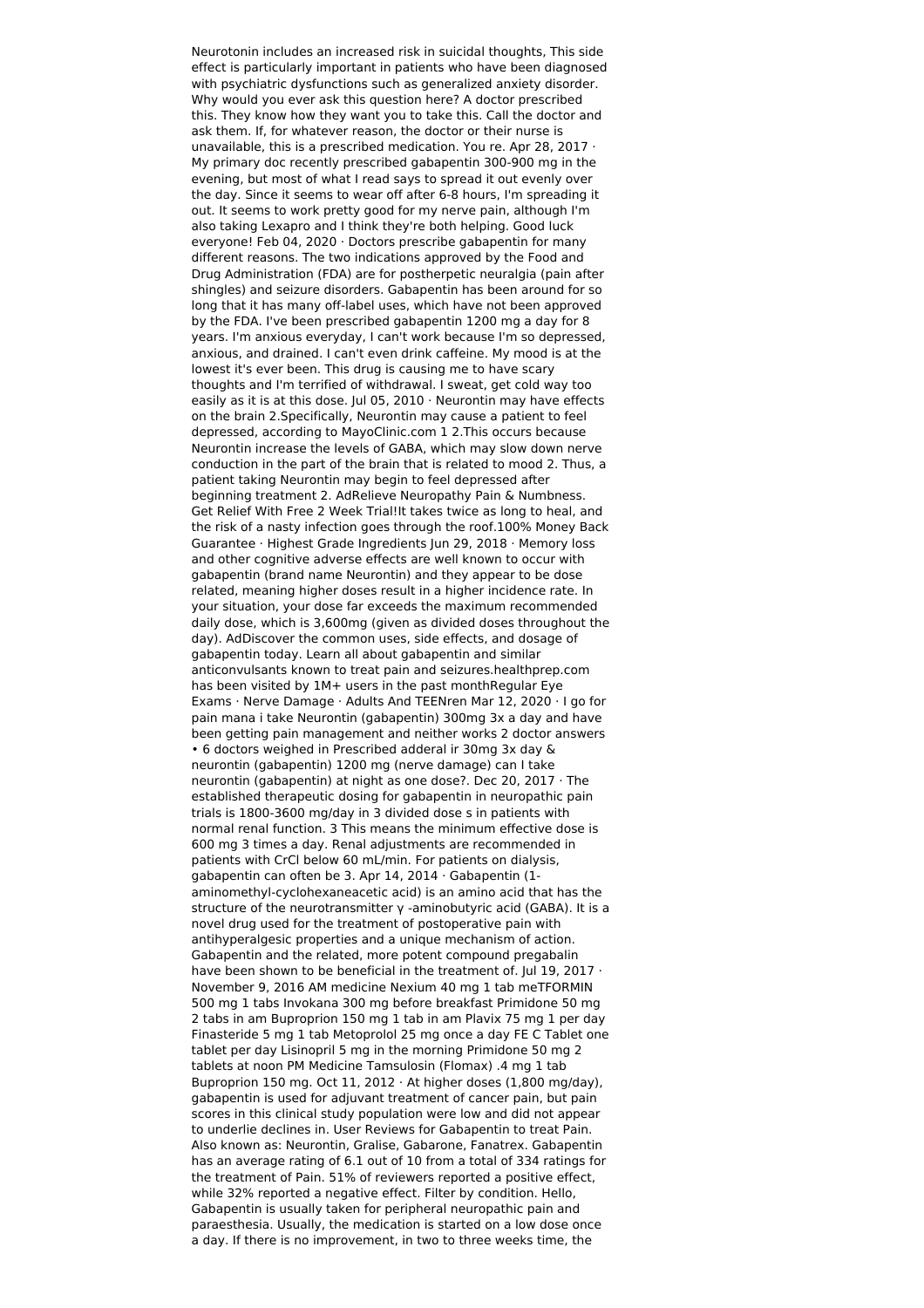dose can be increased to twelve hourly. Sep 18, 2010 · Hello! I would like to quit taking Gabapentin after 900 to 1200 mgs per day for 3 years. The physician initially prescribed this medication for my broken arm fractured in 3 places. The arm has now hea read more Feb 12, 2018 · I would think it would make you sleepy. I take 1500 mgs per DAY, but I break it up in lower doses of 300 mgs five times per day to keep me from being drowsy. If this amount is prescribed, I would ask the dr if you can break up the dose. OR is this the new time-released gabapentin, in which case the dose is not all at once. Jul 13, 2016 · Gabapentin can be helpful to reduce burning and shooting sensation associated with nerve pain. It has a wide dosage range that can vary between 300 mg to 3600 mg per day. Discuss with your health professional what is an appropriate starting dose and how to gradually increase your dose. You should also know when to have the gabapentin reevaluated. Fast titration (usually suitable for otherwise healthy younger adults). Initially, 300 mg once a day on day 1, then 300 mg twice a day on day 2, then 300 mg three times a day on day 3. Alternatively, start with 300 mg three times a day on day 1, then increase according to response in steps of 300 mg (in three divided doses) every 2–3 days up to maximum of 3600 mg a day (1200 mg three times a. Nov 19, 2018 · My neurologist started me on gabapentin, 300 mg 3 times a day. After tracking my experience so I could give valid feedback, he changed the dosage to 300 mg in the a.m. and 300×3 or 900 mg at bedtime. Because I was depressed and suicidal, he added nortryptiline, 25 mg in the morning. Mar 11, 2010 · Is it say to take 1200 mg of gabapentin at one time? Done by mistake, forgor I took the first pill 4 hours earlier. I suppose to take them every 6 hours 4x a day. So Im guessing it would be best to keep schedule as normal and just wait 8 hours before taking the next one so. Feb 06, 2018 · I take 900 mg of Gabapentin and it doesn't take all of my pain away. I am hesitant to ask my doctor to raise it because it does have side effects. I also have a lot of after surgery pain and the OXY, 5-325 doesn't work, so I stopped taking it. Jun 04, 2017 · Gabapentin may be prescribed up to 3600 mg/day, however the prescribing information notes that no apparent clinical benefits have been demonstrated at this dose compared to 1800 mg/day. This may be related to the decreased bioavailability of gabapentin with an increased dose; at 1200 mg, gabapentin's oral bioavailability is approximately 47%, whereas at 3600 mg the oral bioavailability. Oct 15, 2011 · I'm prescribed 4 600mg Gabapentin a day for over 8 yrs so in my non-doctor opinion I wouldn't sweat that WITH THAT DRUG anything else like the other poster had said don't mess with it without talking to a doctor. I was 32 when I started taking that high of a dose,if your older than that or have liver or TEENney problems I'd also check with a doc. May 04,  $2021 \cdot$  Gabapentin is an anticonvulsant medication given to patients with certain seizure disorders. Jun 17, 2020  $\cdot$  250 mg per 5 mL (50) mg per mL), clear colorless to slightly yellow solution; How Should Gabapentin be Taken? Gabapentin should be taken orally in the form it is in according to the prescribed instructions. This is with a full glass of water, three times a day. Taking more or less than is prescribed is highly discouraged. Nov 21, 2018  $\cdot$  Gabapentin is an anticonvulsant medication that doctors often prescribe to prevent seizures in people with epilepsy. It is generally safe but can. AdSee How Neuropathy Support Formula Can Help. 100% Money Back Guarantee.Rather than simply mask the discomfort, Nerve Renew actually targets the. Amazing Testimonials · Highest Grade Ingredients · 100% Money Back Guarantee4.5/5 (420 reviews) Oct 23, 2017 · There's a prescription drug that is being abused and killing people -- and you might not be aware of its potential dangers. The Doctors discuss the anti-seizure medication gabapentin, which is being used to treat everything from nerve pain to hot flashes. Mar 01, 2016 · The bioavailability of generic gabapentin in tablet and capsule formulations equivalent to brand-name Neurontin is about 80% at lower doses such as 100 mg every 8 hours, but only 27% bioavailable at doses of 1600 mg every 8 hours. 3,4 This differs greatly from pregabalin, which boasts a greater than 90% bioavailability across a dosage range. Apr 11, 2019 · The usual recommended dosage of gabapentin is 300 to 600 mg orally 3 times a day (total of 1800 mg in a day) Maximum dose is 3600 mg orally daily (in 3 divided doses). As you have taken an extra dose of Gabapentin,instead of 600mg (total 1200 mg in a day)- this is not of concern. Jul 19, 2013. Gabapentin is a safe and well-tolerated anticonvulsant with a wide. This is increased by 400 mg/day from days 4 to 6 up to 1,200 mg/day . Jul 6, 2017. Ohio is seeing a bump in gabapentin prescriptions, a sedative. Generally, doctors prescribe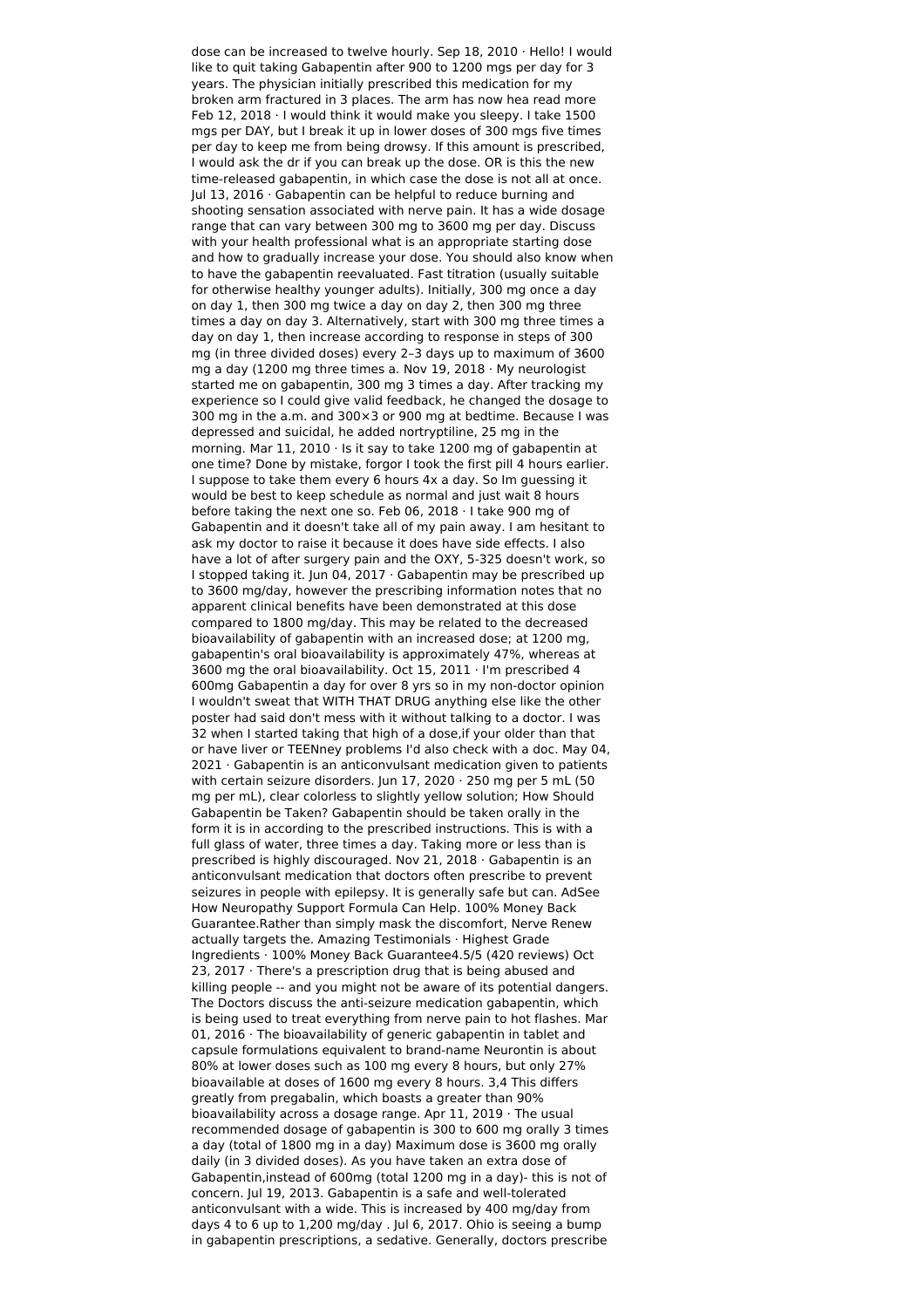no more than 1,800 to 2,400 milligrams of . Aug 6, 2021. The treatment group received a total daily dosage of 1200 mg gabapentin per day. The results in this group were superior to the placebo group in . Jun 9, 2017. There is moderate-quality evidence that oral gabapentin at doses of 1200 mg daily or more has an important effect on pain in some people with . Area Prescribing Committee. Gabapentin is a medicine which may help improve your. Day 24. THREE (900mg) THREE (900mg) FOUR (1200mg). Day 27. Medscape - Seizure dosing for Neurontin, Gralise (gabapentin),. 100- 300 mg PO 2 hr before bedtime on first day; may titrate every 2 weeks until symptom . NHS medicines information on gabapentin what it's used for, side effects, dosage, and who can take it. Gabapentin and pregabalin are fully subsidised on prescription in New Zealand. ranges from 80% with 100mg tds6 to 35% with 1,200mg tds.7 Despite this, . o Dose can be titrated up as needed to a dose of 1800 mg/day. Anyone considering prescribing NEURONTIN or any other AED must balance the risk of. Mar 14, 2018. Gabapentin is an effective treatment for chronic neuropathic pain but with a prescription for gabapentin greater than 4000 mg per day as . Search For Free Rx Discounts On **Gabapentin** & More. Compare Prices At 62,000+ Pharmacies. Often Better Than Your Co-Pay. Get Your Free Rx Coupons Or Discount Card & Save Instantly! In normal adults with a healthy level of renal function (GFR>60ml/min), **gabapentin** has an elimination half-life of 5 to 7 hours. This makes the optimal dosing interval for the non-controlled release form of **gabapentin** about 6 hours. Discover the common uses, side effects, and dosage of **gabapentin** today. **Gabapentin** can be used to treat nerve damage, pain, and seizures. Save on 50,000 Brand Name & Generic Drugs With SingleCare®. Get Your Free Rx Coupon Now! Find the Lowest Price for Your **Prescription** and Save at Your Local Pharmacy Today. In addition, Neurontin can be used to **relieve pain in** conditions such as shingles or diabetic peripheral neuropathy 2. A patient should be aware of the possible effects of taking 1200mg of Neurontin three times per day 2. Is This an Emergency? If you are **experiencing serious medical symptoms, seek emergency treatment** immediately. User Reviews for Gabapentin to treat **Pain** Also known as: Neurontin, Gralise, Gabarone, Fanatrex Gabapentin has an average rating of 6.2 out of 10 from a total of 330 ratings for the treatment of Pain. 52% of users who reviewed this medication reported a positive effect, while 32% reported a negative effect. **Gabapentin** comes in many sizes including 100, 300, 400, 600, and 800 **mg**. The usual dose is 1800-5400 **mg a day** but the dose can vary depending on how well it works for you and your tolerance of the medication. If you find a dosage level that is satisfactory, there is no reason to increase the medication. Gabapentin can be helpful **to reduce burning and shooting sensation associated with nerve pain.** It has a wide dosage range that can vary between 300 mg to 3600 mg per day. Discuss with your health professional what is an appropriate starting dose and how to gradually increase your dose. You should also know when to have the gabapentin reevaluated. Gabapentin—also known as Neurontin—is a prescription medication approved by the FDA for **treating neuropathic pain (nerve pain) and epileptic disorders (seizures). Gabapentin** may be used in the treatment of partialonset seizures and nerve pain but is likely to cause dizziness or drowsiness. **Gabapentin** enacarbil (brand name Horizant), **a** prodrug of **gabapentin** that can be taken once daily, may be used in the treatment of RLS and postherpetic neuralgia. 5. When used for insomnia, **Gabapentin** is an off-label prescription. Other common off-label prescriptions doctors turn to to help their patients get back to better sleep include the antihistamine Hydroxyzine and the antidepressant Trazodone. Doctors prescribe gabapentin for many different reasons. The two indications approved by the Food and Drug Administration (FDA) are for **postherpetic neuralgia (pain after shingles) and seizure disorders.** Gabapentin has been around for so long that it has many off-label uses, which have not been approved by the FDA. I would think it would make you sleepy. I take 1500 mgs per DAY, but I break it up in lower doses of 300 mgs five times per day **to keep me from being drowsy.** If this amount is prescribed, I would ask the dr if you can break up the dose. OR is this the new time-released gabapentin, in which case the dose is not all at once. Jul 19, 2017 · November 9, 2016 AM medicine Nexium 40 mg 1 tab meTFORMIN 500 mg 1 tabs Invokana 300 mg before breakfast Primidone 50 mg 2 tabs in am Buproprion 150 mg 1 tab in am Plavix 75 mg 1 per day Finasteride 5 mg 1 tab Metoprolol 25 mg once a day FE C Tablet one tablet per day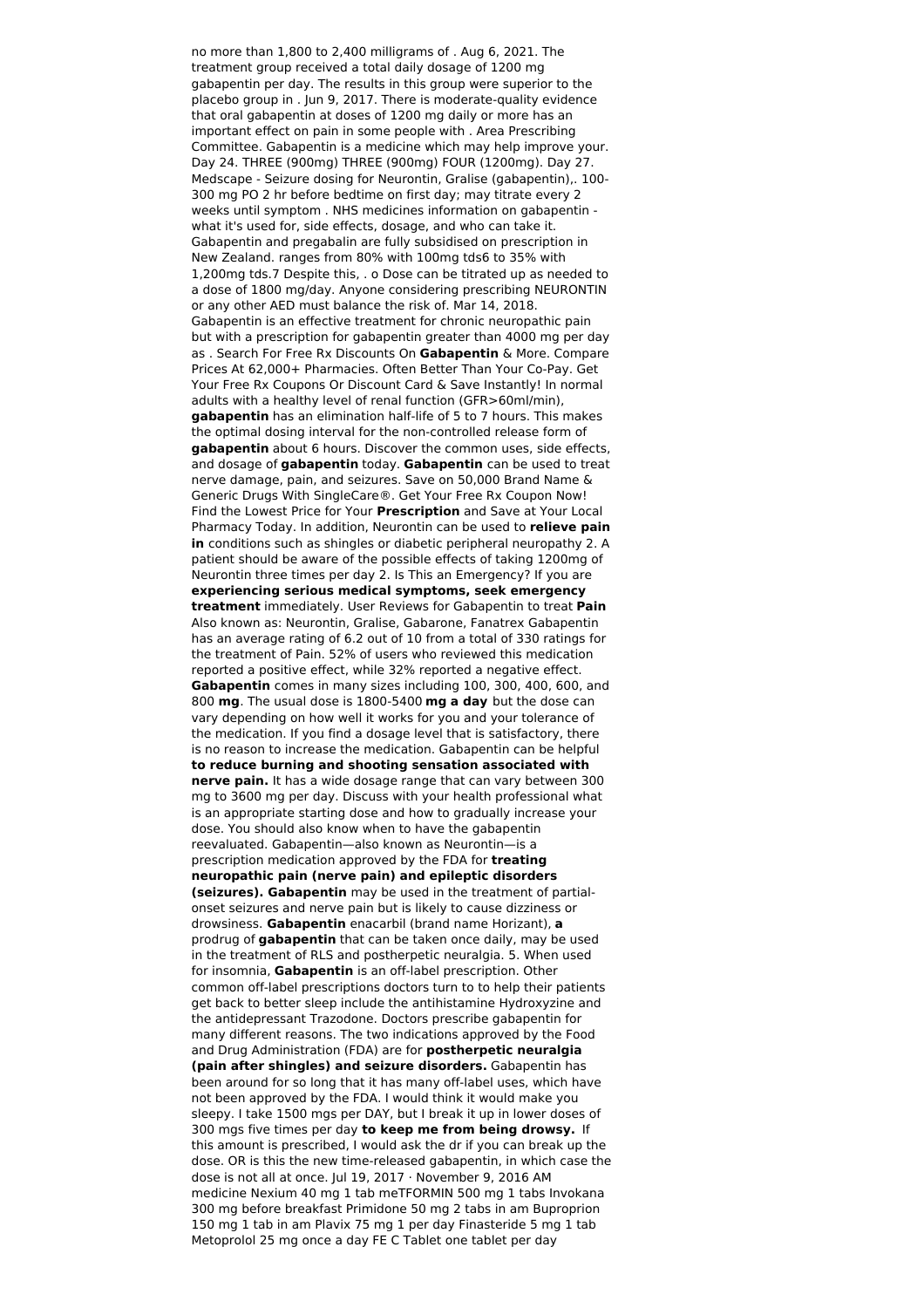Lisinopril 5 mg in the morning Primidone 50 mg 2 tablets at noon PM Medicine Tamsulosin (Flomax) .4 mg 1 tab Buproprion 150 mg. Oct 11, 2012 · At higher doses (1,800 mg/day), gabapentin is used for adjuvant treatment of cancer pain, but pain scores in this clinical study population were low and did not appear to underlie declines in. Gabapentin has an average rating of 6.2 out of 10 from a total of 48 ratings for the treatment of Diabetic Peripheral Neuropathy. 56% of users who reviewed this medication reported a positive effect, while 31% reported a negative effect. Jul 05, 2010 · Neurontin may have effects on the brain 2.Specifically, Neurontin may cause a patient to feel depressed, according to MayoClinic.com 1 2.This occurs because Neurontin increase the levels of GABA, which may slow down nerve conduction in the part of the brain that is related to mood 2. Thus, a patient taking Neurontin may begin to feel depressed after beginning treatment 2. Nov 21, 2018 · Gabapentin is an anticonvulsant medication that doctors often prescribe to prevent seizures in people with epilepsy. It is generally safe but can. Gabapentin is usually absorbed into your body within 20-30 minutes, and it has a half-life of eight hours. Ideally, you'd end up taking it three times a day. Finding your Dose. Gabapentin has a huge dose range, from 100 to 4200 mg per day. If people are sensitized, often they are. Mar 01, 2016 · The bioavailability of generic gabapentin in tablet and capsule formulations equivalent to brand-name Neurontin is about 80% at lower doses such as 100 mg every 8 hours, but only 27% bioavailable at doses of 1600 mg every 8 hours. 3,4 This differs greatly from pregabalin, which boasts a greater than 90% bioavailability across a dosage range. Jun 18, 2021 · When used for insomnia, Gabapentin is an off-label prescription. Other common off-label prescriptions doctors turn to to help their patients get back to better sleep include the antihistamine Hydroxyzine and the antidepressant Trazodone. User Reviews for Gabapentin to treat Pain. Also known as: Neurontin, Gralise, Gabarone, Fanatrex. Gabapentin has an average rating of 6.1 out of 10 from a total of 334 ratings for the treatment of Pain. 51% of reviewers reported a positive effect, while 32% reported a negative effect. Filter by condition. Sep 08, 2017  $\cdot$  So much and I trusted my Dr. So I gave her back control of my scrip. Unfortunately, she had the original dosage in the system and kept saying, that I was taking 2 300 mg pills 3x/day (1800 mg) and I heard her but forgot they were 600 mg pills now! Bottom line she told me to go to 3 pills/3x daily and prescribed 300 mg pills of gabapentin. Oct 15, 2011 · I'm prescribed 4 600mg Gabapentin a day for over 8 yrs so in my nondoctor opinion I wouldn't sweat that WITH THAT DRUG anything else like the other poster had said don't mess with it without talking to a doctor. I was 32 when I started taking that high of a dose,if your older than that or have liver or TEENney problems I'd also check with a doc. Feb 06, 2018 · I take 900 mg of Gabapentin and it doesn't take all of my pain away. I am hesitant to ask my doctor to raise it because it does have side effects. I also have a lot of after surgery pain and the OXY, 5-325 doesn't work, so I stopped taking it. Jun 04, 2017 · Gabapentin may be prescribed up to 3600 mg/day, however the prescribing information notes that no apparent clinical benefits have been demonstrated at this dose compared to 1800 mg/day. This may be related to the decreased bioavailability of gabapentin with an increased dose; at 1200 mg, gabapentin's oral bioavailability is approximately 47%, whereas at 3600 mg the oral bioavailability. Aug 16, 2019 · Prescribed adderal ir 30mg 3x day & neurontin (gabapentin) 1200 mg (nerve damage) can I take neurontin (gabapentin) at night as one dose? Does neurontin (gabapentin) effect adderall working 2 doctor answers • 7 doctors weighed in. AdRelieve Neuropathy Pain & Numbness. Get Relief With Free 2 Week Trial!It takes twice as long to heal, and the risk of a nasty infection goes through the roof.100% Money Back Guarantee · Highest Grade Ingredients Aug 05, 2020 · Gabapentin is a powerful drug that must be tapered slowly to avoid some of its more severe withdrawal side effects. Sources Mclean, Michael; et al. " Safety and Tolerability of Gabapentin as Adjunctive Therapy in a Large, Multicenter Study. Mar 11, 2010 · Is it say to take 1200 mg of gabapentin at one time? Done by mistake, forgor I took the first pill 4 hours earlier. I suppose to take them every 6 hours 4x a day. So Im guessing it would be best to keep schedule as normal and just wait 8 hours before taking the next one so. AdSee How Neuropathy Support Formula Can Help. 100% Money Back Guarantee.Rather than simply mask the discomfort, Nerve Renew actually targets the. Amazing Testimonials · Highest Grade Ingredients · 100% Money Back Guarantee4.5/5 (420 reviews) I've been prescribed gabapentin